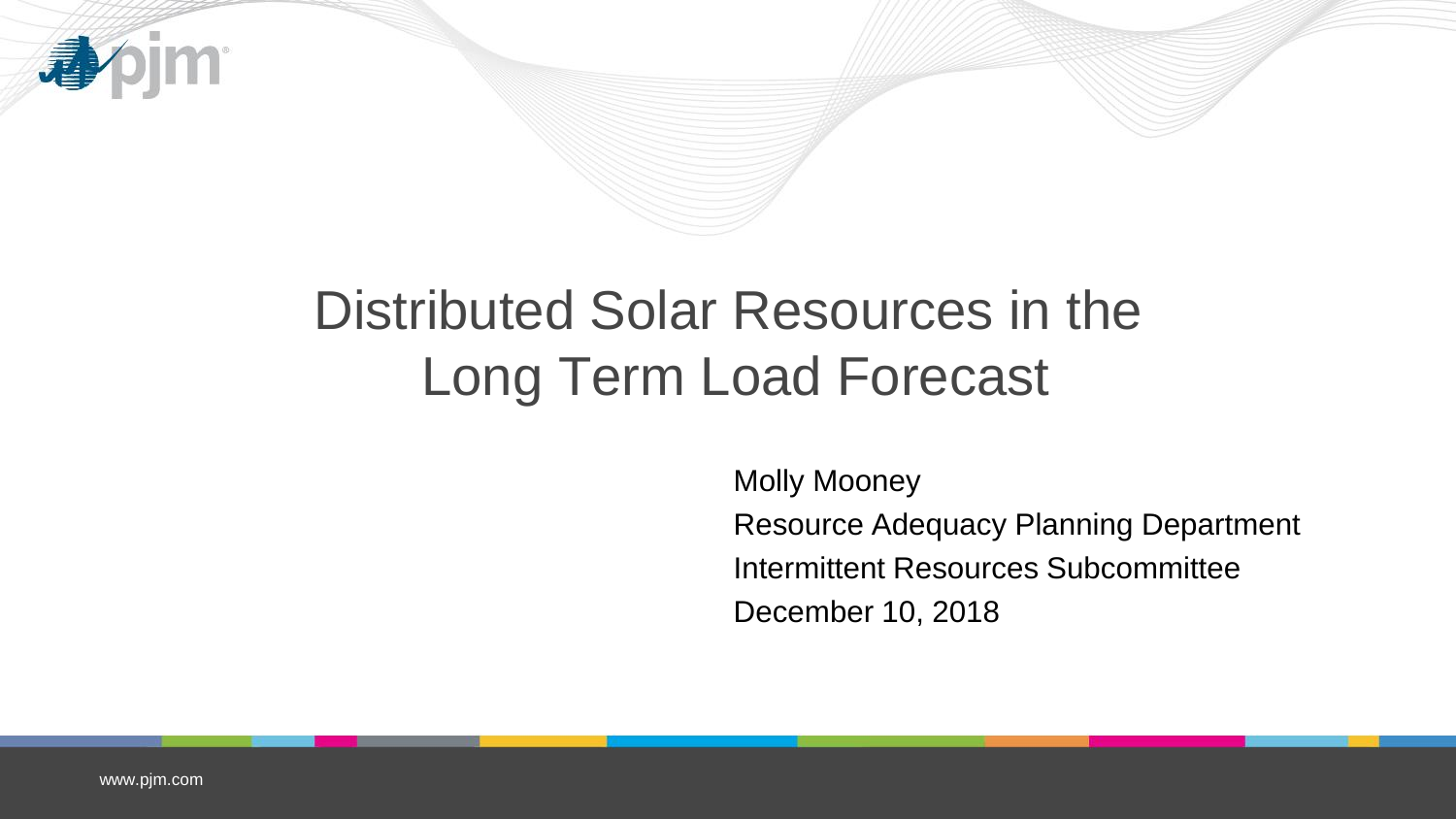

### Process Review

PJM uses a two-step approach to address distributed solar generation in the load forecast.

### Step 1:

To account for the historical impacts of distributed solar generation, AWS Truepower back-casts hourly values by zone. These estimates are then added to the unrestricted load used in PJM load models.

#### Step 2:

For forecasted values of distributed solar capacity, PJM contracts with IHS Energy to develop a distributed solar generation forecast specific to the PJM region. PJM then uses the state-level forecast to derive a zonal capacity at peak. Those values are then subtracted from the forecast created with solar addbacks.

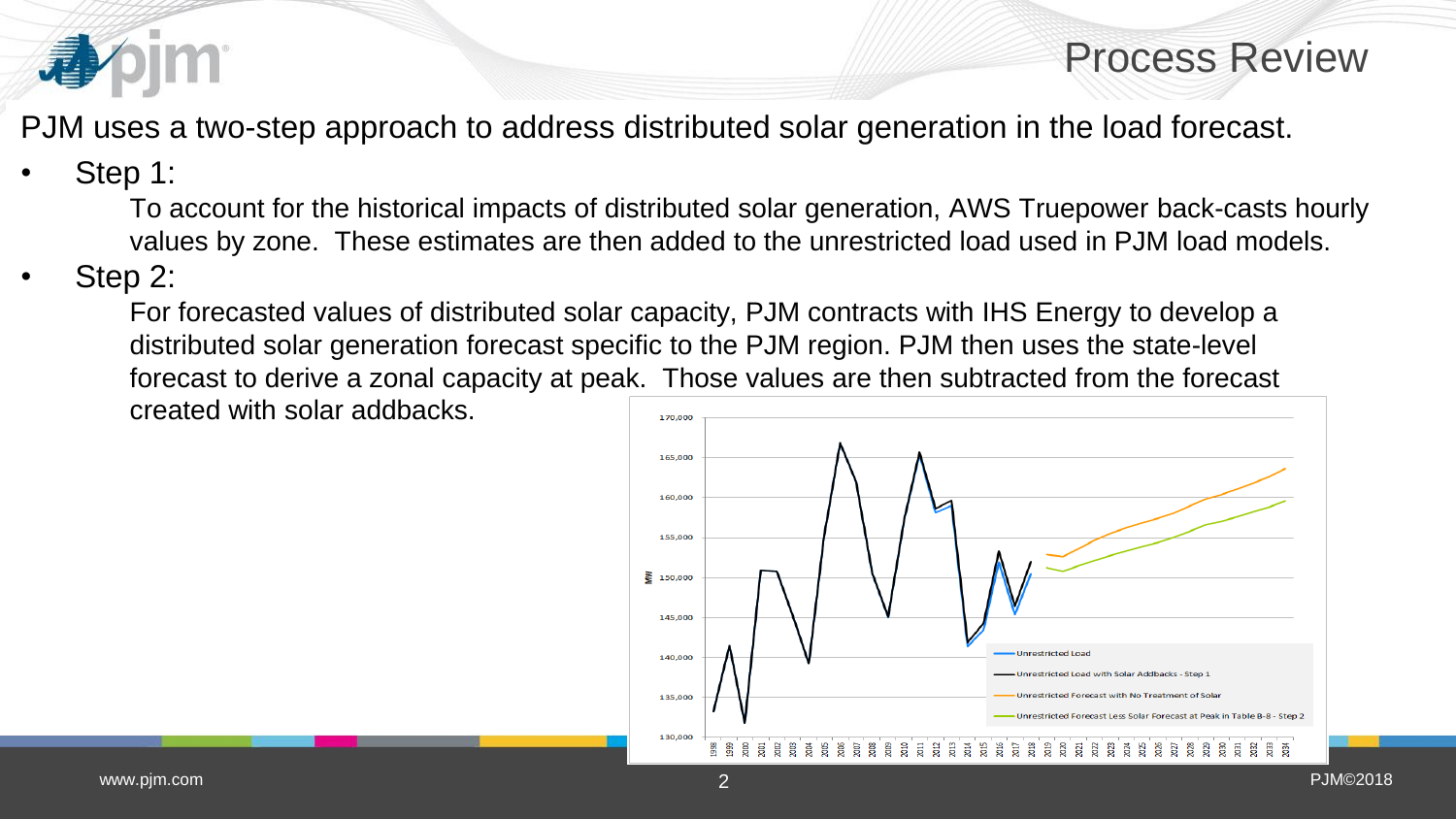

## Changes Since Last Forecast

- AWS Truepower is providing the historical estimates used to add back to unrestricted loads in the first step of the process.
	- Impacts:
		- Higher historical estimates compared to PJM estimates will increase forecast output from step one.
		- The resulting higher capacity factors will decrease the forecast when applied in step two (subtracting a larger number)
		- These changes impact the 2022 Summer PJM RTO forecast results by -0.4%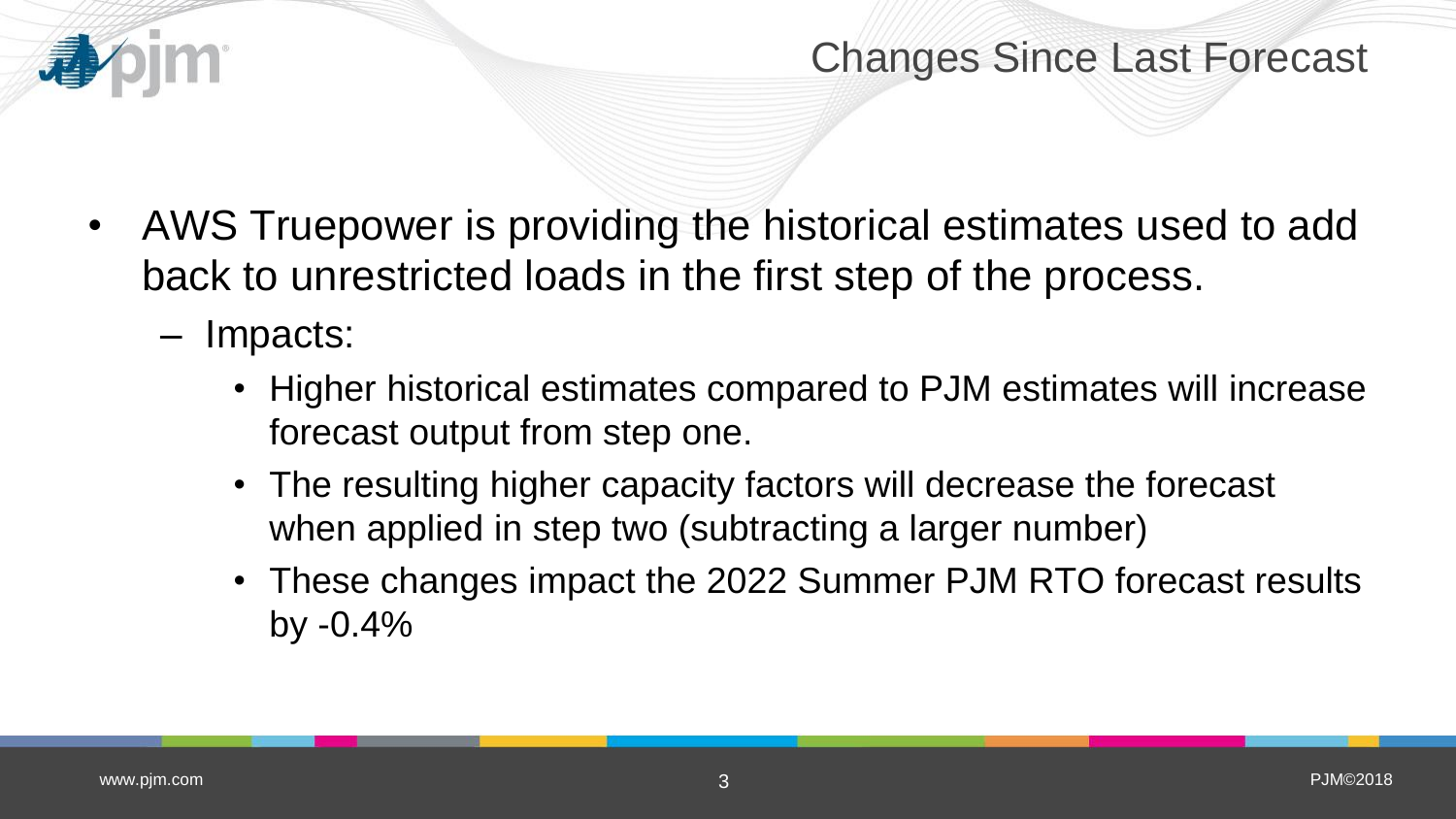

#### IHS produces three scenarios; PJM will use Scenario 2 – NEM Reform in the 2019 Load Forecast





- Calendar year additions
- Entire PJM States
- Distribution/BTM solar Capacity additions



- Q3 to Q3 additions
- PJM Region of states
- Only BTM solar Capacity additions with degradation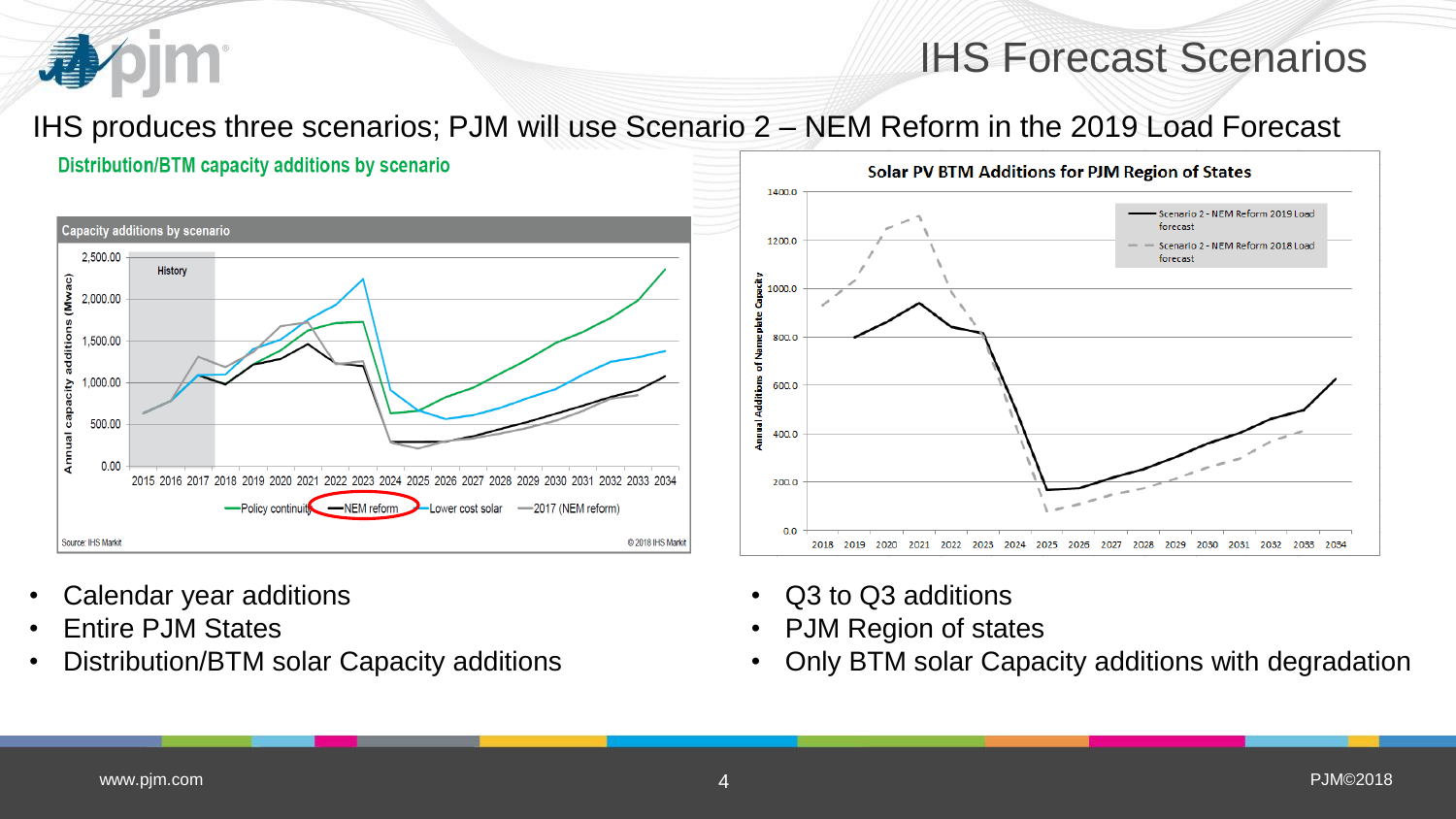



#### Distributed Solar Generation Forecast by **State IHS Scenario 2 – NEM Reform**

PJM Region Only Annual Additions of Nameplate Capacity

|              | 2019  | 2020  | 2021  | 2022  | 2023  | 2024  | 2025  | 2026  | 2027  | 2028  | 2029  | 2030  | 2031  | 2032  | 2033  | 2034  |
|--------------|-------|-------|-------|-------|-------|-------|-------|-------|-------|-------|-------|-------|-------|-------|-------|-------|
| <b>DC</b>    | 18.5  | 21.1  | 21.2  | 23.6  | 20.2  | 14.7  | 12.2  | 4.2   | 0.6   | 0.6   | 0.6   | 0.6   | 0.6   | 0.6   | 0.6   | 0.6   |
| DE           | 26.8  | 42.5  | 46.0  | 47.5  | 35.3  | 13.8  | 5.3   | 4.6   | 4.6   | 4.6   | 8.0   | 9.5   | 10.8  | 15.0  | 14.9  | 14.8  |
|              | 23.6  | 33.5  | 47.6  | 45.2  | 40.3  | 31.0  | 17.9  | 13.7  | 13.0  | 15.4  | 24.3  | 38.2  | 40.1  | 37.3  | 43.2  | 76.2  |
| IN           | 6.7   | 8.4   | 11.6  | 11.4  | 11.6  | 14.7  | 5.0   | 3.9   | 3.4   | 5.5   | 7.3   | 7.3   | 6.5   | 7.2   | 7.1   | 7.1   |
| KY           | 1.8   | 2.2   | 2.8   | 3.8   | 2.0   | 9.6   | 1.1   | 1.9   | 3.4   | 5.1   | 6.0   | 6.0   | 6.0   | 6.0   | 5.9   | 5.9   |
| <b>MD</b>    | 103.8 | 92.2  | 116.4 | 98.8  | 105.0 | 49.6  | 17.0  | 16.8  | 16.7  | 16.6  | 14.2  | 27.0  | 31.1  | 30.0  | 29.8  | 49.5  |
| MI           | 0.8   | 0.7   | 0.7   | 0.7   | 0.6   | 1.3   | 1.2   | 1.1   | 2.4   | 2.0   | 3.1   | 4.0   | 4.2   | 4.3   | 7.8   | 7.9   |
| NС           | 88.1  | 103.0 | 112.3 | 94.0  | 74.3  | 43.4  | 4.2   | 3.8   | 3.9   | 6.9   | 10.0  | 14.4  | 25.5  | 43.0  | 43.6  | 44.4  |
| <b>NJ</b>    | 264.4 | 288.4 | 313.5 | 215.9 | 178.5 | 80.2  | 55.8  | 72.7  | 101.7 | 114.3 | 137.4 | 148.3 | 167.1 | 175.1 | 177.1 | 179.7 |
| OH           | 40.2  | 58.3  | 78.1  | 85.1  | 100.4 | 35.7  | 1.7   | 3.1   | 11.8  | 20.4  | 22.6  | 22.5  | 29.1  | 28.5  | 28.3  | 63.9  |
| <b>PA</b>    | 114.9 | 85.6  | 63.9  | 85.7  | 103.3 | 57.5  | 30.7  | 27.8  | 28.4  | 33.7  | 37.3  | 49.6  | 42.4  | 59.2  | 60.0  | 84.6  |
| ΤN           | 0.0   | 0.0   | 0.0   | 0.0   | 0.0   | 0.0   | 0.0   | 0.0   | 0.0   | 0.0   | 0.0   | 0.0   | 0.0   | 0.0   | 0.0   | 0.0   |
| <b>VA</b>    | 107.9 | 122.4 | 123.8 | 123.1 | 140.2 | 136.7 | 10.8  | 17.7  | 25.8  | 25.9  | 25.9  | 25.8  | 33.9  | 51.2  | 69.0  | 81.7  |
| WV           | 1.9   | 1.8   | 1.6   | 5.3   | 4.6   | 20.2  | 3.4   | 2.7   | 2.0   | 1.3   | 5.3   | 5.7   | 5.7   | 4.9   | 11.0  | 11.8  |
| <b>Total</b> | 799.3 | 860.1 | 939.5 | 840.0 | 816.4 | 508.3 | 166.4 | 174.0 | 217.8 | 252.3 | 301.9 | 359.0 | 403.1 | 462.2 | 498.3 | 628.2 |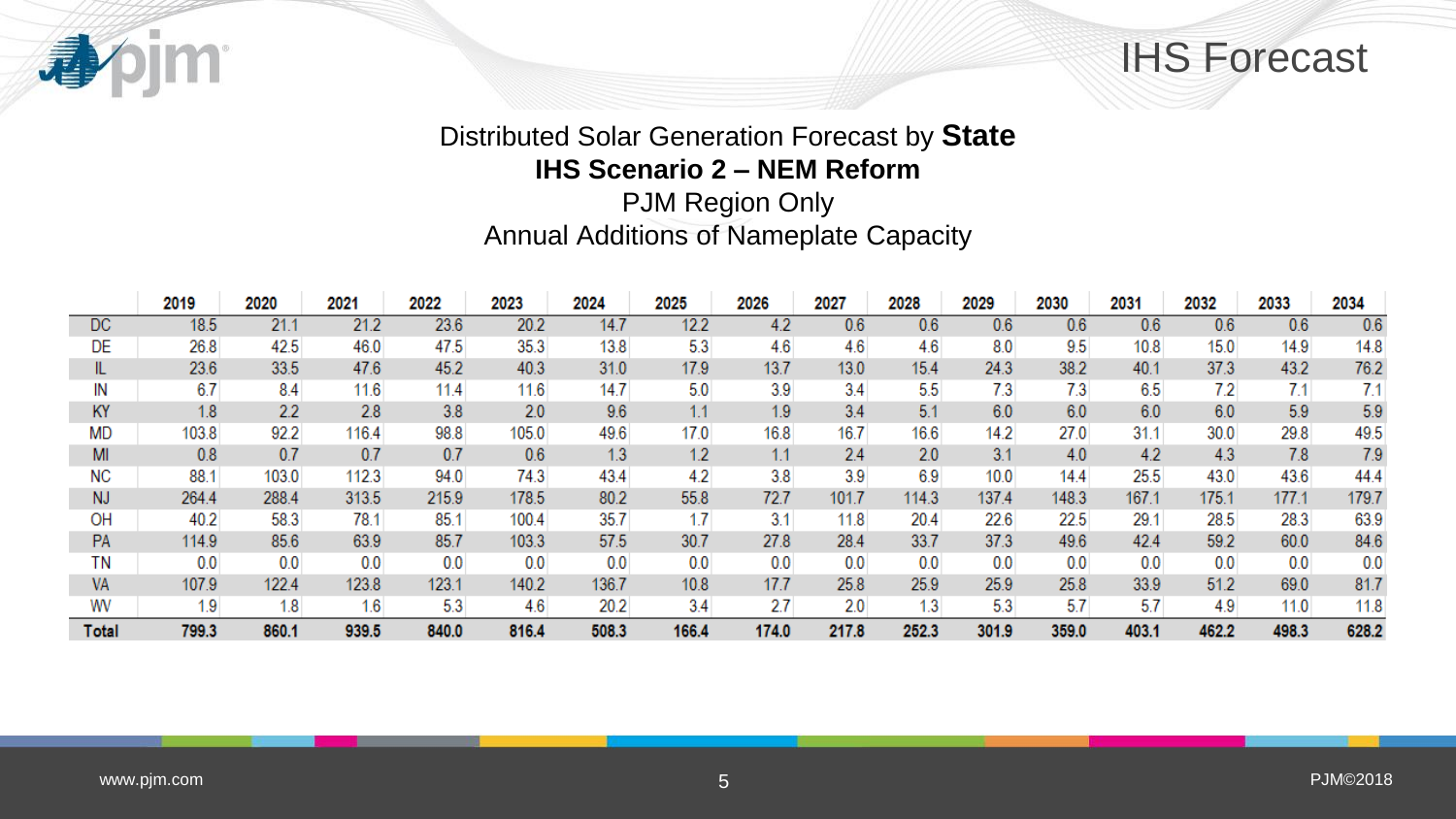

## Comparison of Forecasts from IHS

#### Distributed Solar Generation Forecast of Additions by State Comparison of 2018 and 2019 Forecast

|              |       | 2019 Forecast (Scenario 2 NEM Reform) |       |       |         |         | 2018 Forecast (Scenario 2 NEM Reform) |       |        | Percent Change |        |        |  |
|--------------|-------|---------------------------------------|-------|-------|---------|---------|---------------------------------------|-------|--------|----------------|--------|--------|--|
|              | 2019  | 2020                                  | 2021  | 2022  | 2019    | 2020    | 2021                                  | 2022  | 2019   | 2020           | 2021   | 2022   |  |
| DC.          | 18.5  | 21.1                                  | 21.2  | 23.6  | 15.1    | 18.0    | 14.7                                  | 12.4  | 23%    | 17%            | 44%    | 91%    |  |
| DE           | 26.8  | 42.5                                  | 46.0  | 47.5  | 6.4     | 10.8    | 12.8                                  | 12.6  | 319%   | 295%           | 260%   | 276%   |  |
| IL           | 23.6  | 33.5                                  | 47.6  | 45.2  | 21.3    | 37.0    | 60.8                                  | 59.3  | 11%    | $-9%$          | $-22%$ | $-24%$ |  |
| IN           | 6.7   | 8.4                                   | 11.6  | 11.4  | 7.5     | 9.4     | 10.8                                  | 19.3  | $-10%$ | $-11%$         | 7%     | -41%   |  |
| KY           | 1.8   | 2.2                                   | 2.8   | 3.8   | 3.5     | 5.5     | 5.9                                   | 7.3   | -48%   | $-60%$         | $-53%$ | -48%   |  |
| <b>MD</b>    | 103.8 | 92.2                                  | 116.4 | 98.8  | 313.8   | 360.9   | 271.4                                 | 191.7 | $-67%$ | $-74%$         | $-57%$ | -48%   |  |
| MI           | 0.8   | 0.7                                   | 0.7   | 0.7   | 1.3     | 1.6     | 2.7                                   | 5.3   | $-40%$ | $-58%$         | $-75%$ | $-88%$ |  |
| <b>NC</b>    | 88.1  | 103.0                                 | 112.3 | 94.0  | 50.9    | 57.5    | 52.3                                  | 28.2  | 73%    | 79%            | 115%   | 233%   |  |
| <b>NJ</b>    | 264.4 | 288.4                                 | 313.5 | 215.9 | 333.7   | 347.5   | 247.0                                 | 153.6 | $-21%$ | $-17%$         | 27%    | 41%    |  |
| OH           | 40.2  | 58.3                                  | 78.1  | 85.1  | 60.9    | 133.6   | 273.5                                 | 162.5 | $-34%$ | $-56%$         | $-71%$ | -48%   |  |
| PA           | 114.9 | 85.6                                  | 63.9  | 85.7  | 98.4    | 118.0   | 136.9                                 | 110.0 | 17%    | $-27%$         | $-53%$ | $-22%$ |  |
| ΤN           | 0.0   | 0.0                                   | 0.0   | 0.0   | 0.0     | 0.0     | 0.0                                   | 0.0   | 0%     | 0%             | 0%     | 0%     |  |
| VA           | 107.9 | 122.4                                 | 123.8 | 123.1 | 117.7   | 144.9   | 206.1                                 | 219.0 | $-8%$  | $-16%$         | $-40%$ | $-44%$ |  |
| WV           | 1.9   | 1.8                                   | 1.6   | 5.3   | 1.9     | 1.6     | 5.6                                   | 4.8   | 2%     | 15%            | $-72%$ | 11%    |  |
| <b>Total</b> | 799.3 | 860.1                                 | 939.5 | 840.0 | 1,032.4 | 1,246.3 | 1,300.5                               | 986.1 | $-23%$ | $-31%$         | $-28%$ | $-15%$ |  |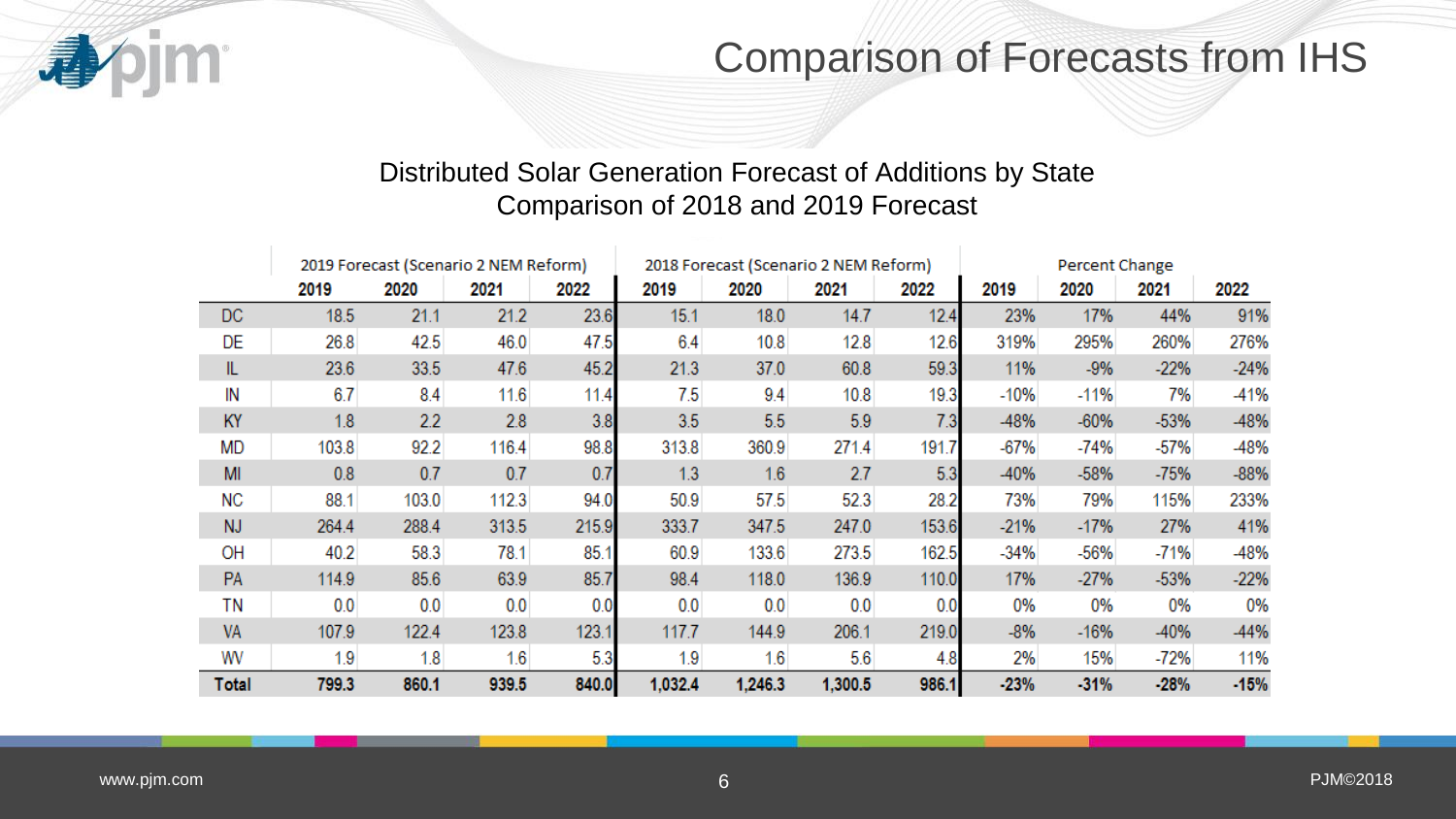

# Historical and IHS Nameplate Capacity

#### Distributed Solar Generation Forecast by Zone

Cumulative Nameplate Capacity

#### Includes Historical Degraded Values and IHS Forecast

|                | 2019    | 2020    | 2021    | 2022    | 2023    | 2024    | 2025    | 2026    | 2027    | 2028    | 2029    | 2030    | 2031     | 2032     | 2033     | 2034     |
|----------------|---------|---------|---------|---------|---------|---------|---------|---------|---------|---------|---------|---------|----------|----------|----------|----------|
| <b>AE</b>      | 412.8   | 446.6   | 483.5   | 507.9   | 527.6   | 534.8   | 539.0   | 545.2   | 555.2   | 566.7   | 581.1   | 596.9   | 614.9    | 634.0    | 653.2    | 672.8    |
| AEP            | 104.9   | 154.5   | 214.7   | 279.7   | 352.0   | 415.7   | 426.0   | 436.4   | 452.1   | 472.8   | 499.8   | 528.0   | 559.2    | 592.9    | 636.3    | 695.1    |
| <b>APS</b>     | 158.1   | 187.5   | 217.4   | 249.7   | 285.9   | 314.3   | 322.0   | 329.3   | 336.7   | 344.6   | 354.4   | 367.9   | 381.2    | 397.3    | 416.8    | 443.5    |
| <b>ATSI</b>    | 112.4   | 136.7   | 167.6   | 201.9   | 242.5   | 257.3   | 258.4   | 259.9   | 264.7   | 272.9   | 282.0   | 291.5   | 303.2    | 315.3    | 327.3    | 353.4    |
| <b>BGE</b>     | 364.4   | 406.2   | 459.4   | 504.0   | 551.6   | 572.7   | 578.4   | 584.0   | 589.5   | 595.0   | 599.3   | 609.7   | 622.0    | 633.8    | 645.5    | 666.3    |
| <b>COMED</b>   | 71.3    | 104.4   | 151.6   | 196.4   | 236.3   | 266.9   | 284.5   | 297.8   | 310.5   | 325.5   | 349.5   | 387.3   | 427.1    | 464.0    | 506.8    | 582.6    |
| <b>DAYTON</b>  | 25.7    | 31.8    | 39.9    | 48.8    | 59.3    | 62.9    | 62.9    | 63.1    | 64.2    | 66.1    | 68.3    | 70.5    | 73.4     | 76.2     | 78.9     | 85.4     |
| <b>DPL</b>     | 235.7   | 283.9   | 337.3   | 391.0   | 433.1   | 449.9   | 454.9   | 459.3   | 463.7   | 468.2   | 475.8   | 485.9   | 497.7    | 513.7    | 529.9    | 547.4    |
| <b>DQE</b>     | 28.6    | 36.1    | 41.8    | 49.3    | 58.5    | 63.5    | 66.1    | 68.4    | 70.8    | 73.7    | 76.9    | 81.2    | 84.8     | 89.9     | 95.1     | 102.5    |
| <b>DUKE</b>    | 21.6    | 30.8    | 43.3    | 56.9    | 72.9    | 79.2    | 79.5    | 80.0    | 82.0    | 85.6    | 89.6    | 93.6    | 98.6     | 103.6    | 108.6    | 119.3    |
| <b>EKPC</b>    | 12.0    | 13.3    | 14.8    | 17.0    | 18.1    | 23.7    | 24.3    | 25.4    | 27.3    | 30.2    | 33.7    | 37.1    | 40.6     | 44.0     | 47.4     | 50.8     |
| <b>JCPL</b>    | 638.9   | 716.5   | 801.3   | 858.3   | 904.7   | 923.2   | 934.8   | 951.2   | 976.0   | ,004.4  | 1,039.5 | 1,077.8 | 1,121.5  | 1,167.6  | ,214.3   | ,261.8   |
| <b>METED</b>   | 63.6    | 71.5    | 77.4    | 85.4    | 95.2    | 100.4   | 103.0   | 105.4   | 107.8   | 110.8   | 114.1   | 118.7   | 122.5    | 128.1    | 133.8    | 141.9    |
| PECO           | 111.3   | 132.8   | 148.6   | 170.1   | 196.1   | 210.3   | 217.6   | 224.2   | 230.9   | 239.0   | 248.1   | 260.3   | 270.7    | 285.4    | 300.4    | 321.7    |
| <b>PENLC</b>   | 20.1    | 29.6    | 36.6    | 46.0    | 57.3    | 63.5    | 66.9    | 69.8    | 72.9    | 76.5    | 80.4    | 85.7    | 90.2     | 96.5     | 102.9    | 111.8    |
| <b>PEPCO</b>   | 342.9   | 391.5   | 448.1   | 501.4   | 553.2   | 581.7   | 597.2   | 604.6   | 608.5   | 612.3   | 615.4   | 622.7   | 631.3    | 639.6    | 647.9    | 662.6    |
| <b>PL</b>      | 154.2   | 174.8   | 190.0   | 210.7   | 235.8   | 249.4   | 256.2   | 262.2   | 268.5   | 276.1   | 284.6   | 296.2   | 306.0    | 320.0    | 334.3    | 354.8    |
| PS             | 1,001.8 | 1,158.8 | ,330.2  | ,446.4  | ,541.3  | ,580.3  | 1,605.5 | ,640.5  | ,691.9  | 1,750.6 | 1,822.5 | ,900.6  | 1,989.6  | 2,083.2  | 2,177.9  | 2,274.2  |
| <b>RECO</b>    | 19.8    | 25.3    | 31.3    | 35.4    | 38.8    | 40.2    | 41.2    | 42.5    | 44.4    | 46.5    | 49.0    | 51.8    | 54.9     | 58.2     | 61.5     | 64.8     |
| UGI            | 1.2     | 1.7     | 2.1     | 2.6     | 3.2     | 3.6     | 3.8     | 3.9     | 4.1     | 4.3     | 4.5     | 4.8     | 5.1      | 5.4      | 5.8      | 6.2      |
| <b>VEPCO</b>   | 848.9   | 1,044.1 | 1,249.9 | 1,436.8 | 1,617.8 | 1,765.1 | 1,772.7 | 1,785.6 | 1,805.0 | 1,827.6 | 1,853.3 | 1,883.5 | 1,931.3  | 2,010.5  | 2,104.7  | 2,210.0  |
| <b>PJM RTO</b> | 4,750.0 | 5,578.5 | 6,486.7 | 7,295.6 | 8,081.2 | 8,558.8 | 8,694.9 | 8,838.8 | 9,026.7 | 9,249.4 | 9,521.9 | 9,851.7 | 10,225.8 | 10,659.3 | 11,129.1 | 11,729.0 |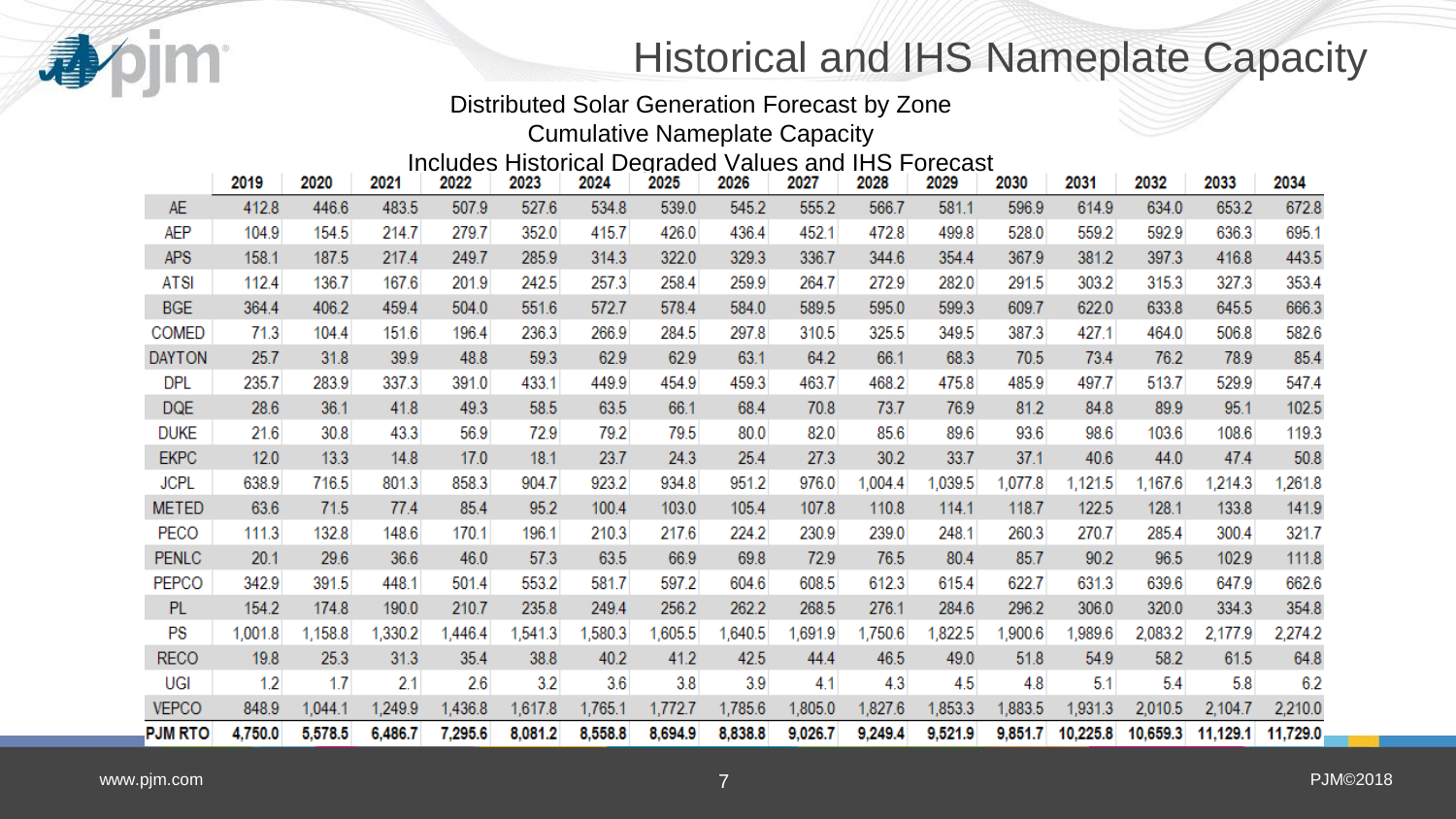

- Note the change to using AWS Truepower historical estimates have impacted capacity factors compared to last year.
- Capacity Factors are calculated using the hourly back-casted values divided by the value of the GATS installations
- The average capacity factor over Hour Ending 17 for the months of June, July, and August will be applied to the Zonal level Nameplate Capacity for a value at peak

# Capacity Factors

|               | Hour Ending 17; Hour Ending     |            |
|---------------|---------------------------------|------------|
|               | June, July, and 17; June, July, |            |
|               | August (AWS                     | and August |
|               | Truepower                       | (PJM       |
|               | Estimates)                      | Estimates) |
| <b>AE</b>     | 34%                             | 28%        |
| <b>AEP</b>    | 37%                             | 32%        |
| <b>APS</b>    | 34%                             | 28%        |
| <b>ATSI</b>   | 37%                             | 29%        |
| <b>BGE</b>    | 35%                             | 26%        |
| <b>COMED</b>  | 41%                             | 32%        |
| <b>DAYTON</b> | 39%                             | 32%        |
| <b>DPL</b>    | 35%                             | 30%        |
| <b>DQE</b>    | 34%                             | 25%        |
| <b>DUKE</b>   | 38%                             | 27%        |
| <b>EKPC</b>   | 41%                             | 32%        |
| <b>JCPL</b>   | 32%                             | 26%        |
| <b>METED</b>  | 33%                             | 29%        |
| <b>PECO</b>   | 32%                             | 28%        |
| <b>PENLC</b>  | 32%                             | 30%        |
| <b>PEPCO</b>  | 34%                             | 25%        |
| PL.           | 33%                             | 28%        |
| PS            | 31%                             | 27%        |
| <b>RECO</b>   | 31%                             | 26%        |
| UGI           | 32%                             | 26%        |
| <b>VEPCO</b>  | 35%                             | 27%        |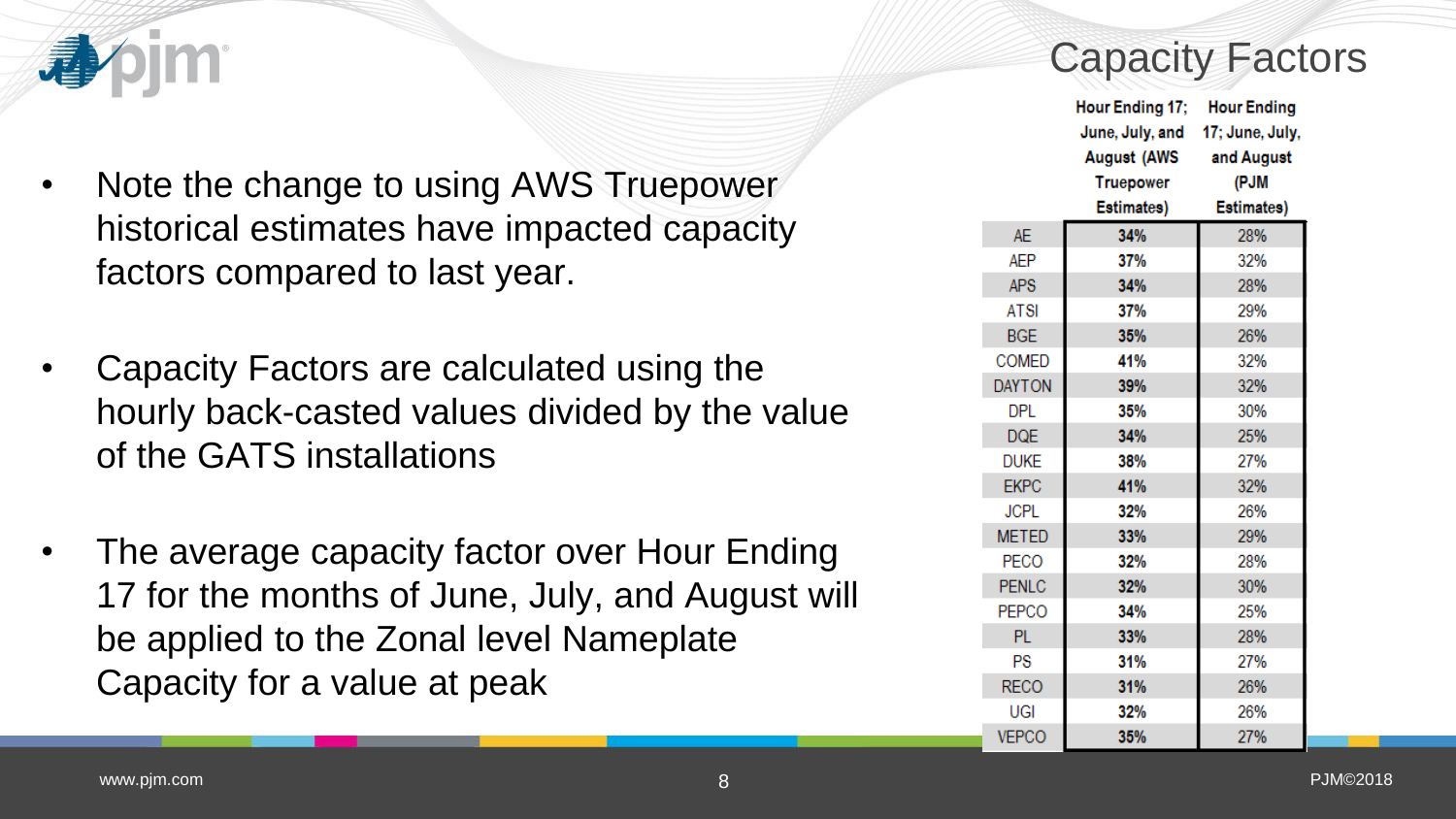Capacity at Peak

#### Distributed Solar Generation Forecast by Zone Annual Capacity at Peak 2019-2034

|                | 2019    | 2020    | 2021    | 2022    | 2023    | 2024    | 2025    | 2026    | 2027    | 2028    | 2029    | 2030    | 2031    | 2032    | 2033    | 2034    |
|----------------|---------|---------|---------|---------|---------|---------|---------|---------|---------|---------|---------|---------|---------|---------|---------|---------|
| <b>AE</b>      | 140.0   | 151.5   | 164.0   | 172.3   | 179.0   | 181.4   | 182.8   | 184.9   | 188.3   | 192.2   | 197.1   | 202.4   | 208.6   | 215.0   | 221.6   | 228.2   |
| AEP            | 39.0    | 57.4    | 79.8    | 103.9   | 130.8   | 154.5   | 158.3   | 162.2   | 168.0   | 175.7   | 185.7   | 196.2   | 207.8   | 220.3   | 236.5   | 258.3   |
| <b>APS</b>     | 54.0    | 64.0    | 74.2    | 85.2    | 97.6    | 107.3   | 109.9   | 112.4   | 115.0   | 117.7   | 121.0   | 125.6   | 130.2   | 135.7   | 142.3   | 151.4   |
| <b>ATSI</b>    | 41.4    | 50.4    | 61.8    | 74.4    | 89.4    | 94.9    | 95.3    | 95.8    | 97.6    | 100.6   | 104.0   | 107.5   | 111.8   | 116.2   | 120.7   | 130.3   |
| <b>BGE</b>     | 127.9   | 142.5   | 161.2   | 176.9   | 193.6   | 201.0   | 203.0   | 204.9   | 206.9   | 208.8   | 210.3   | 214.0   | 218.3   | 222.4   | 226.5   | 233.8   |
| <b>COMED</b>   | 28.9    | 42.4    | 61.5    | 79.7    | 95.9    | 108.3   | 115.5   | 120.9   | 126.0   | 132.1   | 141.9   | 157.2   | 173.3   | 188.3   | 205.7   | 236.5   |
| <b>DAYTON</b>  | 10.1    | 12.5    | 15.8    | 19.3    | 23.4    | 24.8    | 24.8    | 24.9    | 25.3    | 26.1    | 26.9    | 27.8    | 28.9    | 30.0    | 31.1    | 33.7    |
| <b>DPL</b>     | 81.3    | 98.0    | 116.4   | 134.9   | 149.5   | 155.3   | 157.0   | 158.5   | 160.0   | 161.6   | 164.2   | 167.7   | 171.8   | 177.3   | 182.9   | 188.9   |
| <b>DQE</b>     | 9.7     | 12.3    | 14.2    | 16.7    | 19.8    | 21.5    | 22.4    | 23.2    | 24.0    | 25.0    | 26.1    | 27.6    | 28.8    | 30.5    | 32.3    | 34.8    |
| DUKE           | 8.3     | 11.8    | 16.6    | 21.9    | 28.0    | 30.4    | 30.5    | 30.7    | 31.5    | 32.9    | 34.4    | 35.9    | 37.9    | 39.8    | 41.7    | 45.8    |
| <b>EKPC</b>    | 5.0     | 5.5     | 6.1     | 7.0     | 7.4     | 9.8     | 10.0    | 10.4    | 11.2    | 12.5    | 13.9    | 15.3    | 16.7    | 18.1    | 19.5    | 20.9    |
| <b>JCPL</b>    | 204.5   | 229.3   | 256.5   | 274.7   | 289.6   | 295.5   | 299.2   | 304.5   | 312.4   | 321.5   | 332.7   | 345.0   | 359.0   | 373.7   | 388.7   | 403.9   |
| <b>METED</b>   | 21.0    | 23.7    | 25.6    | 28.3    | 31.5    | 33.2    | 34.1    | 34.9    | 35.7    | 36.7    | 37.8    | 39.3    | 40.6    | 42.4    | 44.3    | 47.0    |
| PECO           | 36.1    | 43.0    | 48.2    | 55.1    | 63.6    | 68.2    | 70.5    | 72.7    | 74.9    | 77.5    | 80.4    | 84.4    | 87.7    | 92.5    | 97.4    | 104.3   |
| <b>PENLC</b>   | 6.5     | 9.5     | 11.8    | 14.8    | 18.4    | 20.4    | 21.5    | 22.4    | 23.4    | 24.6    | 25.8    | 27.5    | 29.0    | 31.0    | 33.0    | 35.9    |
| <b>PEPCO</b>   | 117.4   | 134.0   | 153.4   | 171.6   | 189.4   | 199.1   | 204.4   | 207.0   | 208.3   | 209.6   | 210.7   | 213.2   | 216.1   | 219.0   | 221.8   | 226.8   |
| <b>PL</b>      | 51.4    | 58.3    | 63.3    | 70.2    | 78.6    | 83.1    | 85.4    | 87.4    | 89.5    | 92.0    | 94.9    | 98.7    | 102.0   | 106.7   | 111.5   | 118.3   |
| PS             | 313.5   | 362.6   | 416.2   | 452.6   | 482.3   | 494.5   | 502.4   | 513.3   | 529.4   | 547.8   | 570.3   | 594.7   | 622.6   | 651.8   | 681.5   | 711.6   |
| <b>RECO</b>    | 6.1     | 7.8     | 9.7     | 10.9    | 12.0    | 12.4    | 12.7    | 13.1    | 13.7    | 14.4    | 15.1    | 16.0    | 16.9    | 18.0    | 19.0    | 20.0    |
| UGI            | 0.4     | 0.5     | 0.7     | 0.8     | 1.0     | 1.1     | 1.2     | 1.3     | 1.3     | 1.4     | 1.4     | 1.5     | 1.6     | 1.7     | 1.8     | 2.0     |
| <b>VEPCO</b>   | 300.2   | 369.3   | 442.0   | 508.1   | 572.1   | 624.2   | 626.9   | 631.5   | 638.3   | 646.3   | 655.4   | 666.1   | 683.0   | 711.0   | 744.3   | 781.5   |
| <b>PJM RTO</b> | 1,602.7 | 1,886.4 | 2,198.9 | 2,479.5 | 2,752.9 | 2,921.1 | 2,968.0 | 3,017.0 | 3,080.8 | 3,156.8 | 3,250.1 | 3,363.6 | 3,492.5 | 3,641.6 | 3,803.9 | 4,014.0 |

**bjm** 

看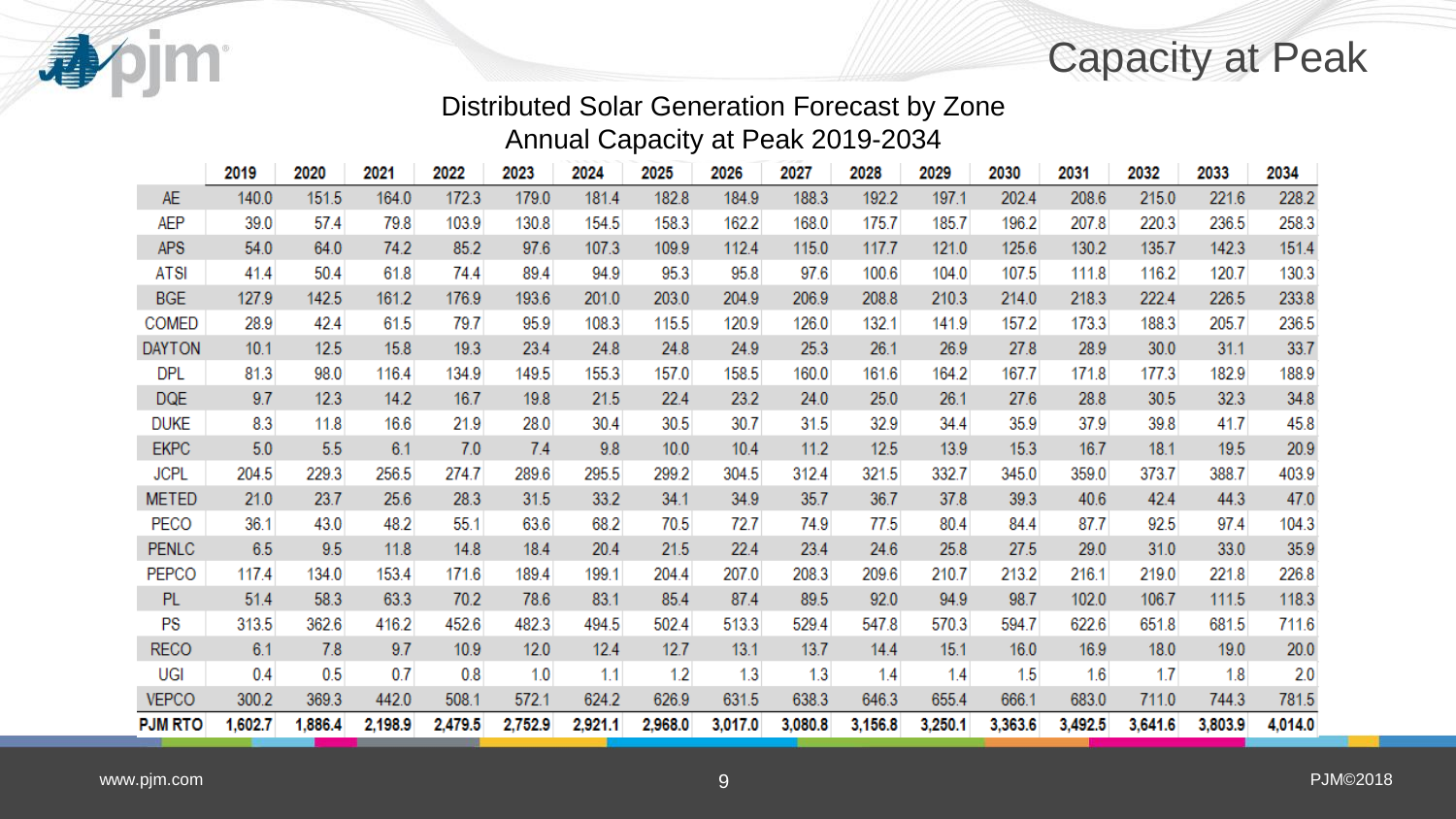

#### Distributed Solar Generation 2019 Forecast by Zone Annual Capacity at Peak



\* Cumulative zonal impact is less than 20 MW at summer peak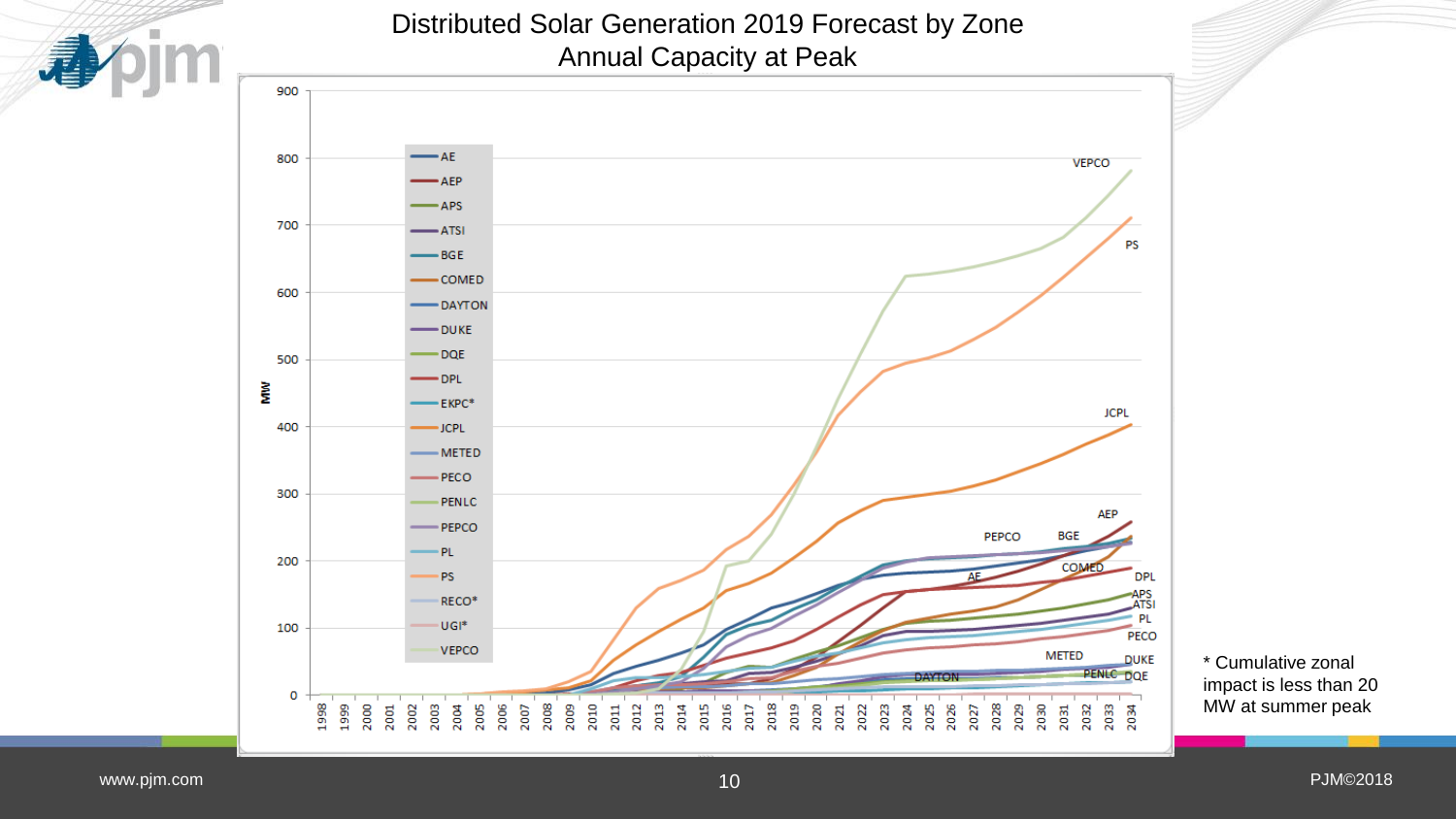

# Comparison of 2018 and 2019 Forecasts

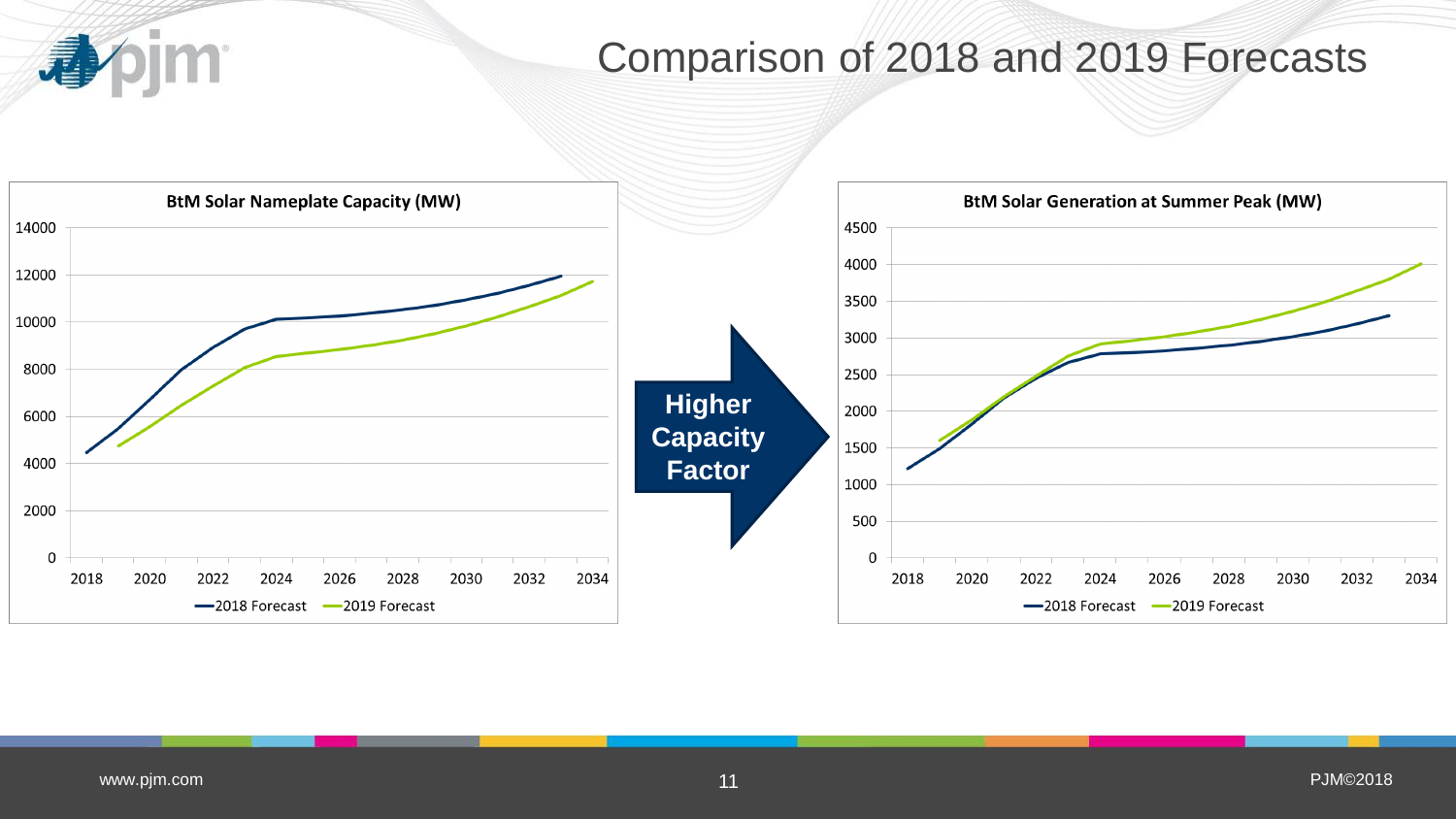

# Comparison of 2018 and 2019 Forecasts

Distributed Solar Generation Forecast by Zone Capacity at Peak

|                |         | 2019 Forecast |         |         |         | 2018 Forecast |         |         | Percent Change |        |        |        |  |
|----------------|---------|---------------|---------|---------|---------|---------------|---------|---------|----------------|--------|--------|--------|--|
|                | 2019    | 2020          | 2021    | 2022    | 2019    | 2020          | 2021    | 2022    | 2019           | 2020   | 2021   | 2022   |  |
| <b>AE</b>      | 140.0   | 151.5         | 164.0   | 172.3   | 116.0   | 127.6         | 135.6   | 140.3   | 21%            | 19%    | 21%    | 23%    |  |
| AEP            | 39.0    | 57.4          | 79.8    | 103.9   | 42.2    | 68.8          | 116.2   | 154.9   | $-8%$          | $-17%$ | $-31%$ | $-33%$ |  |
| <b>APS</b>     | 54.0    | 64.0          | 74.2    | 85.2    | 63.8    | 83.0          | 101.0   | 115.2   | $-15%$         | $-23%$ | $-27%$ | $-26%$ |  |
| <b>ATSI</b>    | 41.4    | 50.4          | 61.8    | 74.4    | 37.7    | 53.1          | 83.5    | 101.8   | 10%            | $-5%$  | $-26%$ | $-27%$ |  |
| <b>BGE</b>     | 127.9   | 142.5         | 161.2   | 176.9   | 154.0   | 198.6         | 232.0   | 255.4   | $-17%$         | $-28%$ | $-31%$ | $-31%$ |  |
| <b>COMED</b>   | 28.9    | 42.4          | 61.5    | 79.7    | 24.5    | 36.2          | 55.4    | 74.1    | 18%            | 17%    | 11%    | 8%     |  |
| <b>DAYTON</b>  | 10.1    | 12.5          | 15.8    | 19.3    | 8.7     | 13.2          | 22.4    | 27.9    | 16%            | $-5%$  | $-30%$ | $-31%$ |  |
| <b>DPL</b>     | 81.3    | 98.0          | 116.4   | 134.9   | 70.7    | 81.2          | 90.5    | 98.3    | 15%            | 21%    | 29%    | 37%    |  |
| <b>DQE</b>     | 9.7     | 12.3          | 14.2    | 16.7    | 7.7     | 10.4          | 13.4    | 15.9    | 25%            | 18%    | 5%     | 5%     |  |
| <b>DUKE</b>    | 8.3     | 11.8          | 16.6    | 21.9    | 8.2     | 13.9          | 25.6    | 32.6    | 1%             | $-15%$ | $-35%$ | $-33%$ |  |
| <b>EKPC</b>    | 5.0     | 5.5           | 6.1     | 7.0     | 1.2     | 2.2           | 3.3     | 4.7     | 320%           | 147%   | 84%    | 49%    |  |
| <b>JCPL</b>    | 204.5   | 229.3         | 256.5   | 274.7   | 184.4   | 209.6         | 227.2   | 237.7   | 11%            | 9%     | 13%    | 16%    |  |
| <b>METED</b>   | 21.0    | 23.7          | 25.6    | 28.3    | 20.2    | 23.6          | 27.4    | 30.5    | 4%             | 1%     | $-7%$  | $-7%$  |  |
| PECO           | 36.1    | 43.0          | 48.2    | 55.1    | 35.6    | 44.2          | 54.1    | 62.0    | 1%             | $-3%$  | $-11%$ | $-11%$ |  |
| <b>PENLC</b>   | 6.5     | 9.5           | 11.8    | 14.8    | 8.6     | 12.5          | 17.1    | 20.7    | $-25%$         | $-24%$ | $-31%$ | $-29%$ |  |
| PEPCO          | 117.4   | 134.0         | 153.4   | 171.6   | 120.6   | 154.0         | 179.3   | 197.5   | $-3%$          | $-13%$ | $-14%$ | $-13%$ |  |
| <b>PL</b>      | 51.4    | 58.3          | 63.3    | 70.2    | 47.8    | 55.9          | 65.4    | 72.9    | 8%             | 4%     | $-3%$  | $-4%$  |  |
| PS             | 313.5   | 362.6         | 416.2   | 452.6   | 300.8   | 351.9         | 387.8   | 409.5   | 4%             | 3%     | 7%     | 11%    |  |
| <b>RECO</b>    | 6.1     | 7.8           | 9.7     | 10.9    | 7.1     | 8.8           | 10.0    | 10.7    | $-14%$         | $-11%$ | $-3%$  | 2%     |  |
| UGI            | 0.4     | 0.5           | 0.7     | 0.8     | 0.5     | 0.7           | 0.9     | 1.1     | $-18%$         | $-17%$ | $-25%$ | $-22%$ |  |
| <b>VEPCO</b>   | 300.2   | 369.3         | 442.0   | 508.1   | 230.6   | 275.9         | 332.9   | 386.2   | 30%            | 34%    | 33%    | 32%    |  |
| <b>PJM RTO</b> | 1,602.7 | 1,886.4       | 2,198.9 | 2,479.5 | 1.491.1 | 1,825.1       | 2.180.9 | 2,449.9 | 7%             | 3%     | 1%     | 1%     |  |